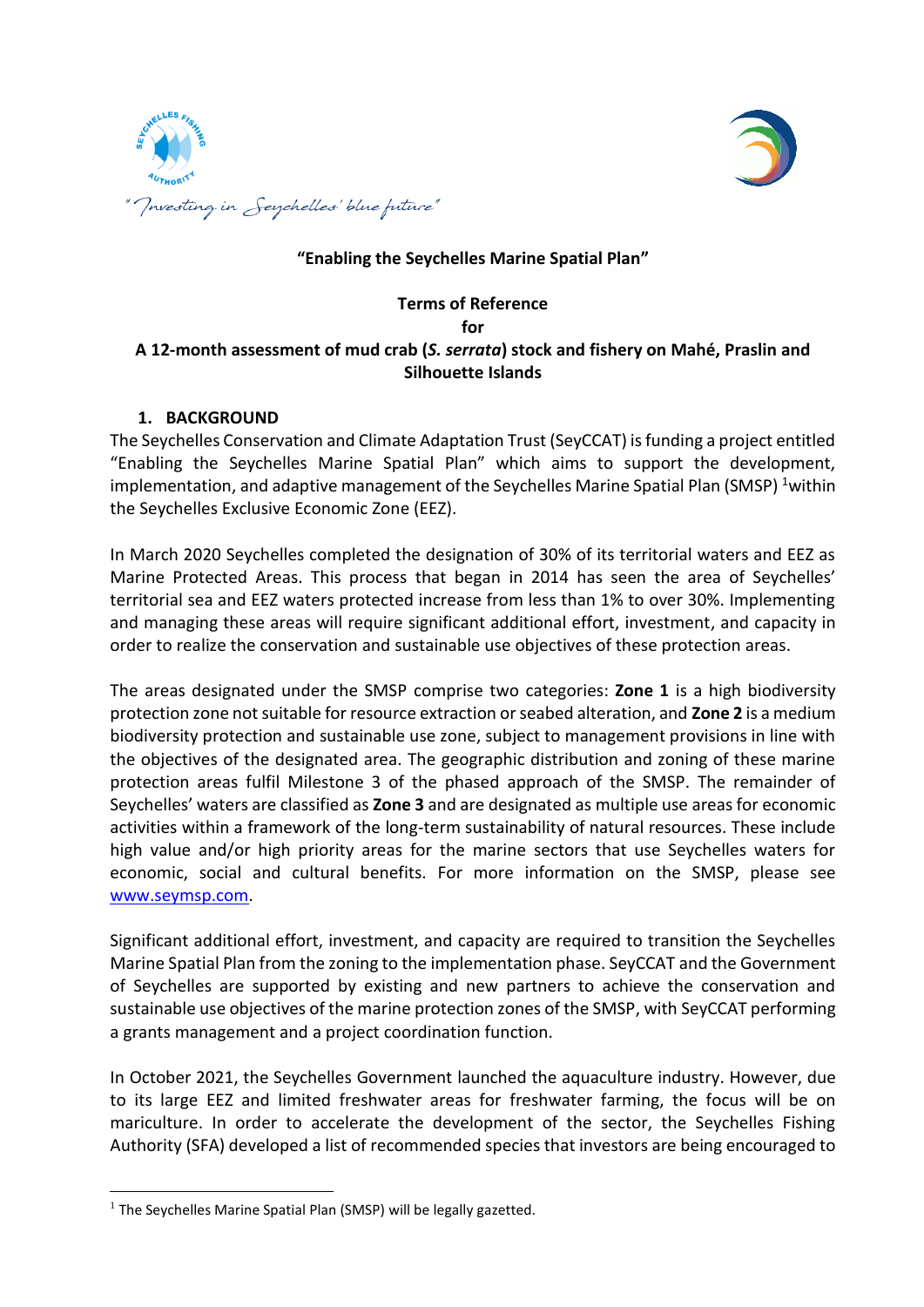culture. One of those species is the mud crab (*Scylla serrata*). The hatchery technology for mud crab farming is not commonly known at the moment, with the majority of countries doing mud crab fattening<sup>2</sup> as opposed to breeding from a hatchery reared stock. Mud crab fattening would involve recruitment from the wild but as of yet, there has not been a mud crab stock assessment in the Seychelles in order to determine the status of its population and the viability of sourcing wild stock for fattening, and to ensure that there are no detrimental impacts to the stock status of the species and the wider ecosystem.

This stock assessment will enable policy makers to make an informed decision as to whether to allow commercial mud crab mariculture in the Seychelles, and in which form this should be promoted i.e., fattening vs. hatchery breeding.

There is a small local market for mud crab and this fishery also needs to be understood as it does not suffice to only know the current wild stock status. If fattening is the method of choice for mariculture in the Seychelles, the Government will need to make evidence-based policies to allow the development of the sector catering to both the ongoing fishery and commercial mariculture.

# **2. OBJECTIVE & CONTEXT**

 $\overline{a}$ 

The Government of Seychelles is committed to see the successful development of aquaculture in the Seychelles. The vision for aquaculture in the Seychelles is: a small but internationally competitive, knowledge-based industry, contributing to local food security and supplying international niche markets for high value fish products, which is guided by international best management practices in accordance with the principles of the Ecosystems Approach to Aquaculture and ecological sustainability.

The Aquaculture Regulation promotes the development of indigenous species rather than the introduction of exotic species. The hatchery phase of selected finfish species, black pearl oyster and prawns have already been established. Hatchery technology for mud crab, on the other hand, has not successfully been established yet, except in South East Asia. The most common form of mud crab aquaculture is fattening of crabs caught from the wild.

The 12-month assessment of mud crab fishery and stocks on Mahé, Praslin, and Silhouette will provide the SFA technicians a better understanding of the fishing techniques and stock status, and it will also give an indication of the mud crab population status in the inner islands. It is to be noted that, Silhouette is a National Park with limited scope for harvesting activities. It will therefore be interesting to compare the population status between protected and unprotected sites.

SeyCCAT, seeks to recruit a **consultant(s) to conduct a stock assessment of the mud crab (***Scylla serrata***) population on Mahé, Praslin, and Silhouette.** The consultant(s) will also assess the fishery of the mangrove crab. The overall objective of this consultancy is for SFA to have a better understanding of the wild mud crab population, their geographic distribution and abundance within the inner islands, the seasonality of life cycle stages (if any), the harvesting methods used in the local fishery, and carapace size frequency as it relates to the fishery so as to determine

<sup>2</sup> Shelley, C.; Lovatelli, A. *Mud crab aquaculture – A practical manual.* FAO Fisheries and Aquaculture Technical paper. No. 567. Rome, FAO. 2011. 78pp.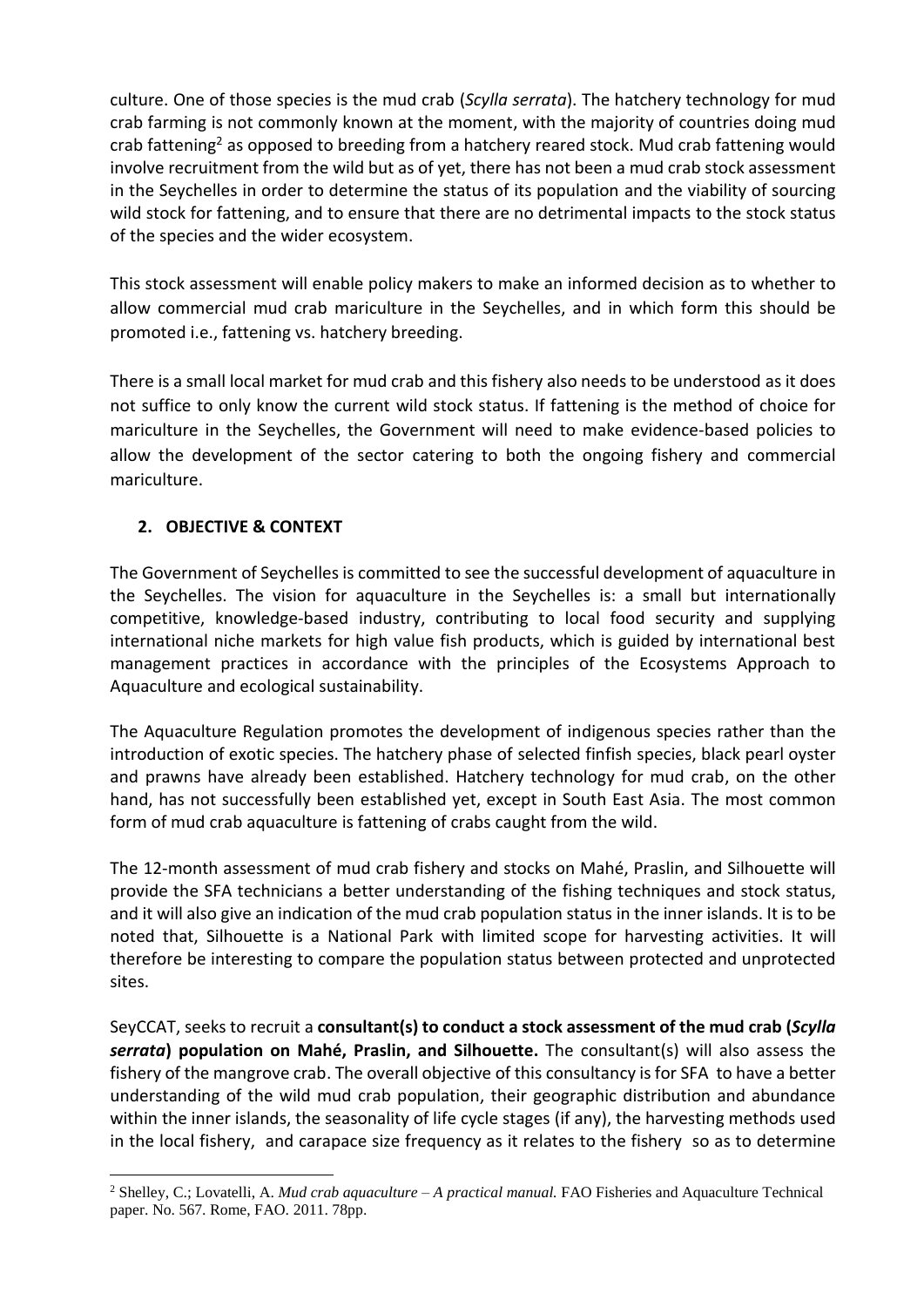whether or not mud crabs can be sustainably exploited for future mariculture development, such as fattening in Seychelles, and if there is a need to regulate the fishery.

A protocol will also be developed for continuous stock assessment of mud crabs by SFA technicians, to improve the long-term management of the resource for both aquaculture and the fishery sectors, and thus ensure its sustainability.

### **3. SCOPE OF WORK**

In accordance with the Covid-19 guidelines by the Seychelles Department of Health<sup>3</sup> the consultant, will be required to carry out the following tasks:

- 1) Convene an initial meeting with the project team to discuss the implementation of the assignment including a detailed timeline and the scope of the assignment.
- 2) Prepare monitoring protocols for mud crab stock assessment (baseline data collection) as well as the local crab fishery, to be approved by SFA. The priority will be to conduct assessments on Mahé, Praslin, and Silhouette, but the consultant(s) may propose other sites within the inner island, with adequate justification. The final choice of additional sites will be determined by SFA and SeyCCAT and based on budget constraints.
- 3) Prepare equipment list for the field work with quotes from reliable suppliers. This will be purchased by SFA prior to work commencing.
- 4) Undertake a survey of the mud crab fishery and develop a stock assessment over a period of 12-months. Data should also include an estimation of effort in the fishery, a fishing gear frame survey, population size and distribution, and seasonality in reproductive cycles. The biomass, abundance, distribution, and size-frequency will need to be determined during the two seasons.
- 5) Report on the findings from the field work and make recommendations on whether or not the mud crab can be sustainably exploited for future mariculture development, such as fattening, in Seychelles and if there is a need to regulate the fishery.
- 6) Review and finalise the monitoring protocol for continuous stock assessment of mud crabs and provide training for SFA technicians so as to improve long-term management of the resource for both mariculture and the fishery sectors, and thus ensure its sustainability.
- 7) Facilitate two (2) stakeholder workshops to present findings and validate the final report. Workshops will be held on Mahé and on Praslin, with costs being covered by SFA.
- 8) In consultation with SFA PR and Communications Officer, prepare communications materials (education and awareness for policy makers and fishermen through posters, newspaper article, infographics for social media, videos etc.)

### **4. DELIVERABLES**

 $\overline{\phantom{a}}$ 

With reference to the scope of work, the consultant will be required to produce the following deliverables:

<sup>3</sup> DoH guidelines for stakeholder meetings available from their website (http://www.health.gov.sc)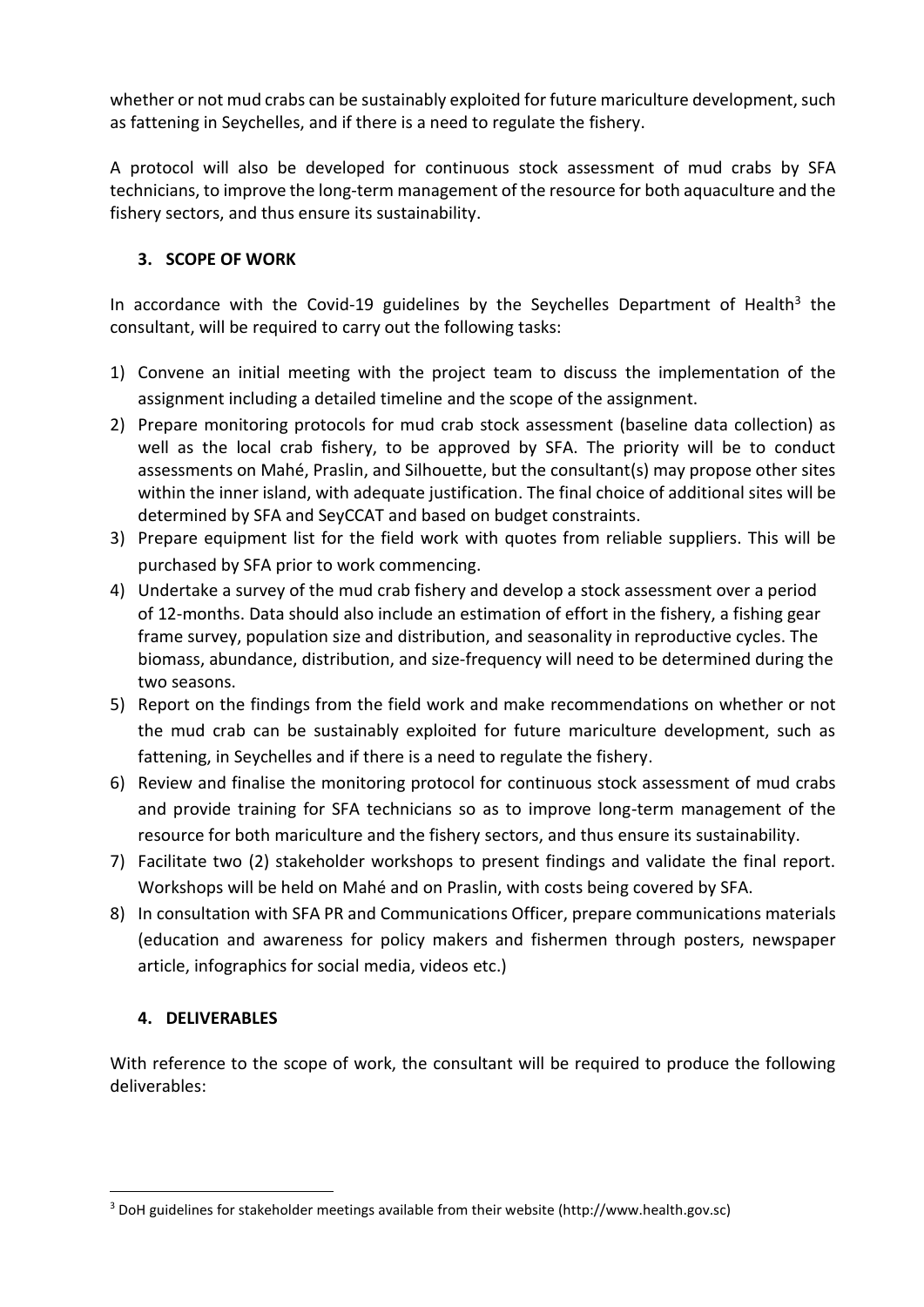- 1) An Inception Report describing how the consultant(s) plans to implement the assignment AFTER activity 3.1 above, when the scope of the assignment is clarified with the project team. This should include:
	- A detailed work plan with timelines elaborated for each activity as per the scope of work.
	- A protocol for a mud crab stock assessment of the status of the fishery (baseline data collection), including proposed sampling sites on Mahé, Praslin and Silhouette. The consultant(s) may propose other sites within the inner island, with adequate justification.
	- An equipment list for the field work.
- 2) Following 12, month'sfield work, a draft report on the findings about the on mud crab fishery and wild stock assessment. An excel sheet with raw data needs to be submitted every 3 months.
- 3) PowerPoint presentation to present findings from the 12-months survey and recommendations for regulating the fishery and developing a sustainable mariculture of mud-crabs
- 4) Final stakeholder validated report on mud crab stocks and status of the fishery with recommendations on the viability of sustainable exploitation through mud crab mariculture and/or regulation of the local fishery. The report should incorporate feedback, as may be relevant, from stakeholders.
- 5) Communications materials (education and awareness for policy makers and fishermen through posters, newspaper article, infographics for social media, videos etc.) to be agreed during the inception meeting.

# **5. TYPE OF CONTRACT**

This is a long-term national consultancy.

The consultancy is not limited to Seychellois applicants.

# **6. DURATION AND TIMELINE**

The assignment is expected to commence in June 2022, for a period of 15 months, and end in September 2023.

# **7. RESPONSIBILITIES AND REPORTING**

The consultant shall report on any matter pertaining to the task directly to Dr Ameer Ebrahim (SFA Technical Fisheries Coordinator & Scientific Advisor), who will be responsible for the effective implementation of the assignment. Guidance will also be provided by the SeyCCAT's Projects Coordinator (PC) of the Oceans5 project to ensure that the work aligns with the objectives of the Oceans5 funded project entitled "enabling the Seychelles Marine Spatial Plan"

The consultant will also be expected to work in partnership with Mrs. Veronica Alphonse-Uzice, Aquaculture Assistant Manager.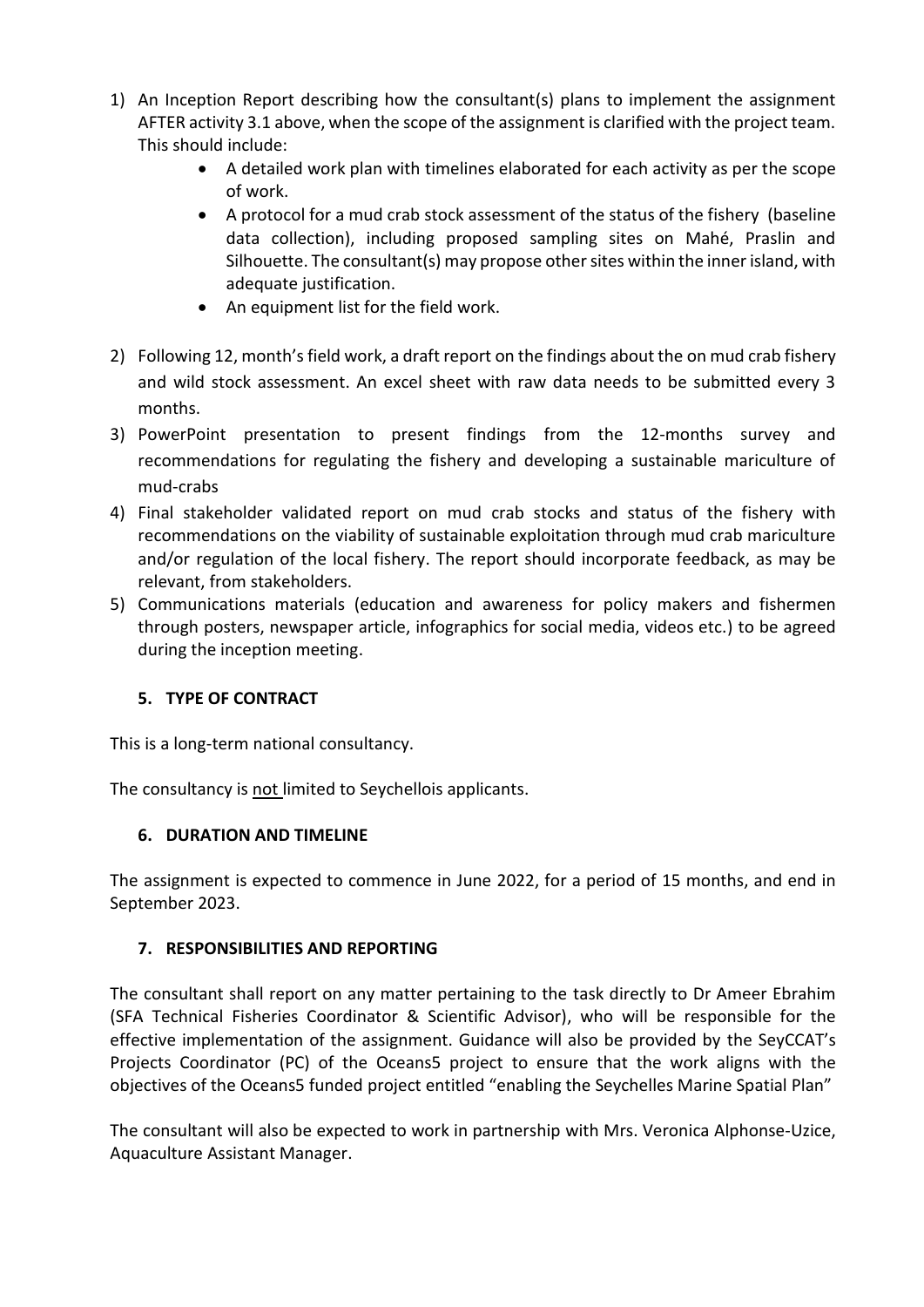### **8. QUALIFICATIONS AND SKILLS REQUIRED**<sup>4</sup>

The bid is open to individuals or a team of consultants, and should contain a background of the consultant(s) qualifications, experience, and skills, including a clear indication of their ability to deliver on the proposal.

The consultant(s) should have the following:

### Qualifications and experience

- An advanced university degree (MSc, PhD) in fisheries science or a related marine science.
- At least 5 years of experience in fisheries stock assessment, fisheries survey and data analysis techniques, fisheries Monitoring, Control and Surveillance (MCS) systems, and fisheries management planning.
- Experience in small-scale artisanal fisheries management and management planning.
- Understanding of marine environmental and resource management issues.

### Competencies and Skills

- Planning, coordinating and organizing Ability to establish priorities and to plan and coordinate work; proven experience in coordinating multi-stakeholder projects
- Communications Excellent communication skills and effective interpersonal and negotiation skills and a proven ability to promote teamwork among individuals and stakeholder groups that may not easily collaborate with each other, including, but not limited to senior Government officials, the private sector, managers, marine park rangers and scientific researchers
- Strong writing, presentation and reporting skills
- Demonstrated examples of similar work undertaken
- Proven track record of delivering on time for past contracts/project
- Knowledge or past experience working on donor funded projects is an advantage
- Fully Microsoft Office literate

### **Language**

• Full proficiency in English is a requirement

### **9. APPLICATIONS**

Applications may be submitted by email or as hard copies in sealed envelopes, sent or delivered to the address below. Applications must include the following:

- A cover letter describing experience and qualifications
- $\bullet$  A full CV

 $\overline{\phantom{a}}$ 

- A sample of previous works similar to what is being requested in TOR
- A simple work plan or timeline. The template provided in Annex 1 may be used.
- A financial proposal linked to the work plan. The template provided in Annex 2 may be used.

<sup>&</sup>lt;sup>4</sup> Note that a scoring system is used, based on these criteria, to assess the technical skills of all applicants.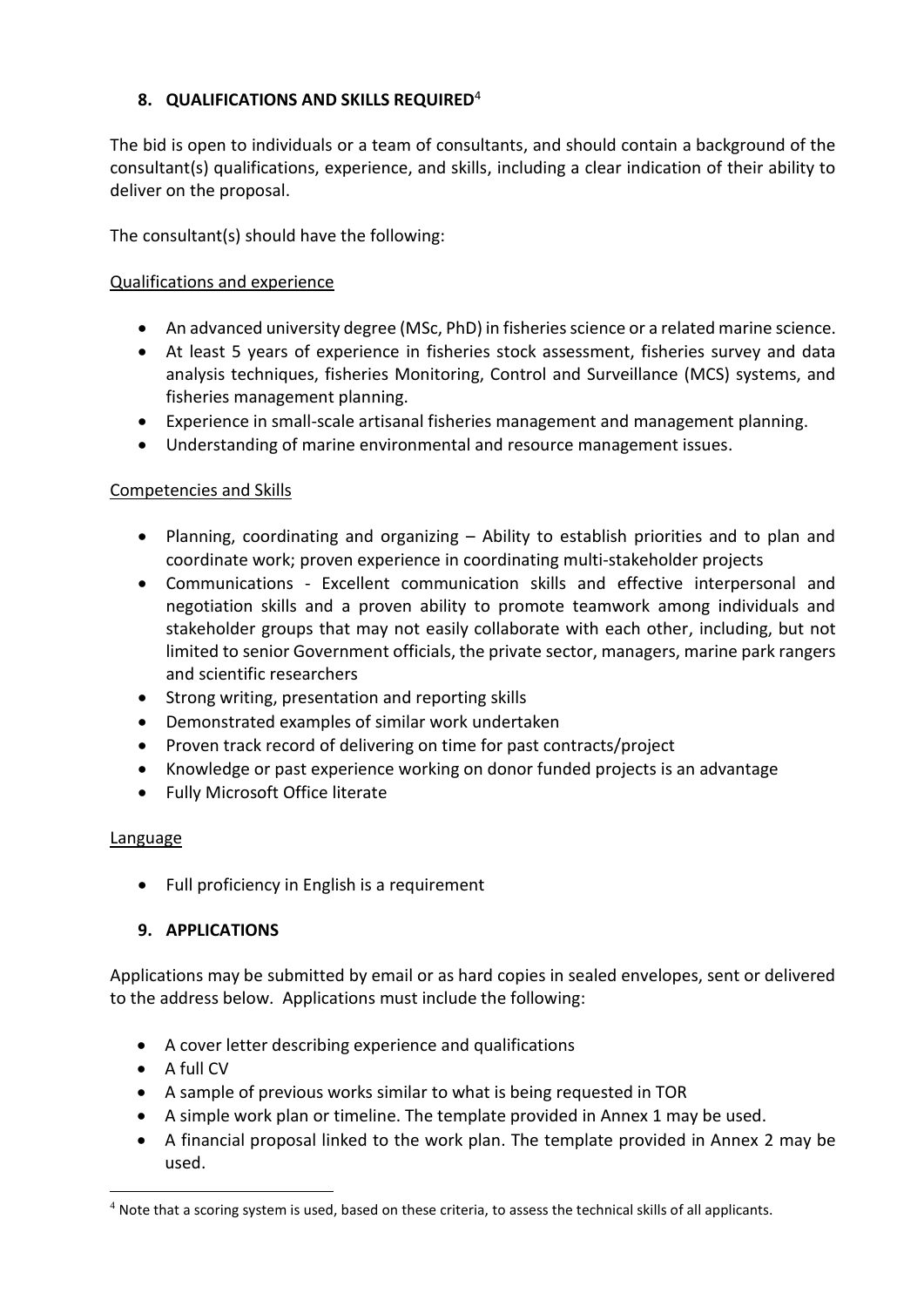Mark proposals as **MUD CRAB ASSESSEMENT**

#### **Proposals should be sent to:**

Projects Coordinator

Seychelles Conservation and Climate Adaptation Trust (SeyCCAT) Ocean Gate House, Room 109, Flamboyant Avenue, Victoria, Mahé, Seychelles **Tel (Office):** [+248 4325806](mailto:+248%204325806) **Tel (mobile):** [+248 25](mailto:+248%202526598)90772 **Email:** [info@seyccat.org](mailto:info@seyccat.org) or [etalma@seyccat.org](mailto:etalma@seyccat.org) or [vuzice@sfa.sc](mailto:vuzice@sfa.sc)

### **NOTE: in line with the Covid-19 guidelines from Department of Health, please book an appointment in advance for hand deliveries**

**Closing Date:** 3pm Seychelles Time on **25th May 2022** (Late submissions and/or incomplete applications will not be considered. Only short-listed applicants will be contacted).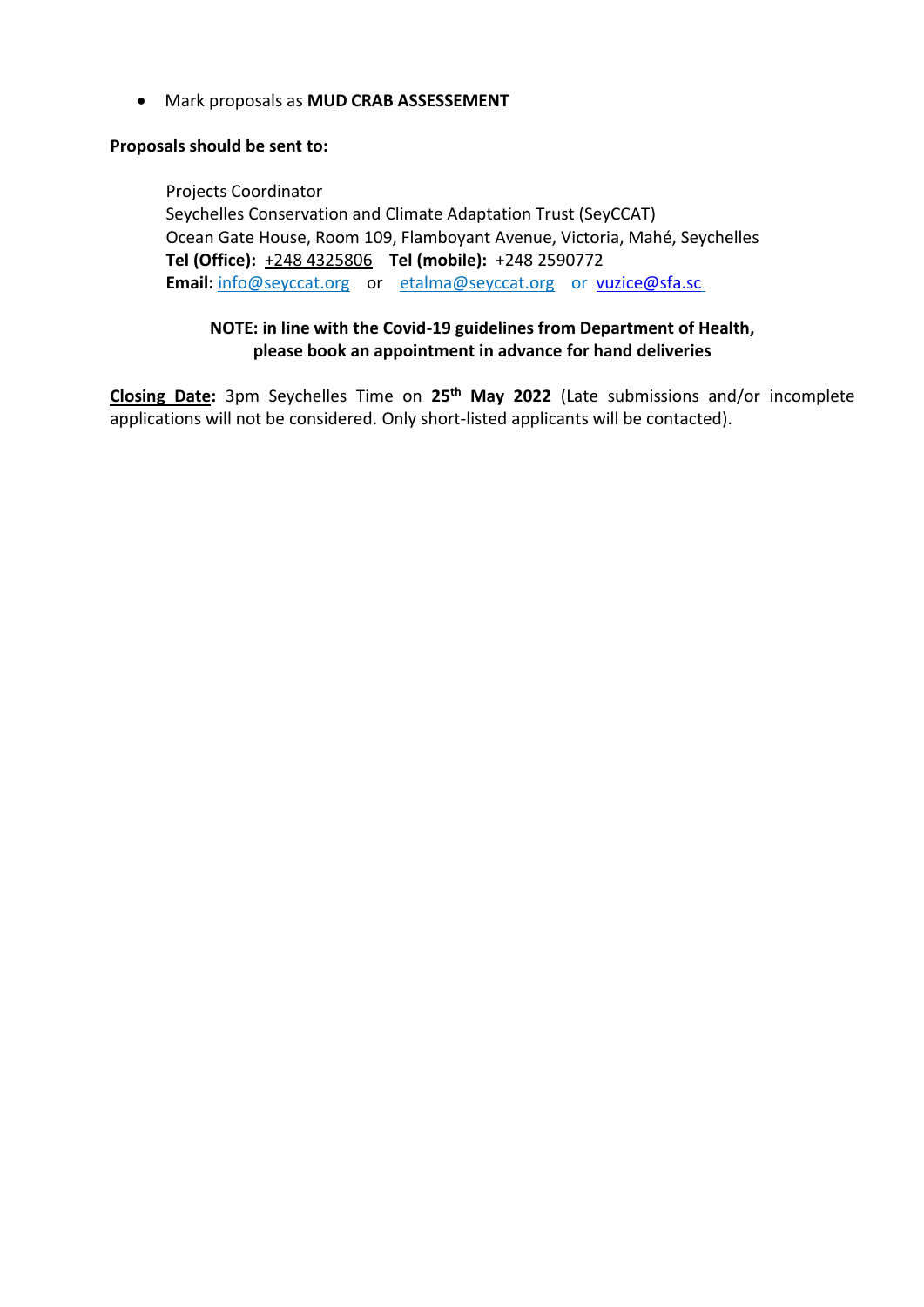### **ANNEX 1 TEMPLATE FOR THE PROPOSED WORK PLAN**

The purpose of this template is to provide sufficient details for the proposal to be evaluated, enabling reviewers to see if how you intend to complete the job on time.

**NAME: ……………………………………………………………………… TEL (248): ……………………………….** 

**WORK PACKAGE:** MUD CRAB ASSESSEMENT **T.I.N: …………..………………………..**

### **CONTRACT DURATION:**

(Please refer to TOR)

### **SCOPE OF WORK AND PROPOSED APPROACH:**

(Please refer to TOR – elaborate your proposed approach and justify and changes being proposed)

### **LIST OF DELIVERABLES AND PROPOSED TIMELINE:**

(Please refer to TOR – indicate number of days required for each, with breakdown by team members if relevant)

### **WORK PLAN WITH PROPOSED TIMELINE FOR EACH TASK** (table to be revised as needed)

| Tasks to be                                                                             |              | <b>Proposed Timeline (months/weeks)</b> |  |  | <b>Deadline</b> |  |                    |                          |                    |
|-----------------------------------------------------------------------------------------|--------------|-----------------------------------------|--|--|-----------------|--|--------------------|--------------------------|--------------------|
| completed<br>(See scope of<br>work in TOR)                                              | <b>Month</b> |                                         |  |  |                 |  | <b>Month</b><br>15 | <b>Number</b><br>of days | for<br>deliverable |
| Sign contract and<br>submit<br>revised/final work<br>plan based on<br>Inception meeting | X            |                                         |  |  |                 |  |                    |                          |                    |
| Etc                                                                                     |              |                                         |  |  |                 |  |                    |                          |                    |

### **COVID-19 PRECAUTIONS BEING PROPOSED:**

(Please refer to the most recent guidelines by Seychelles Department of Health)

### **ADDITIONAL NOTES IF RELEVANT:**